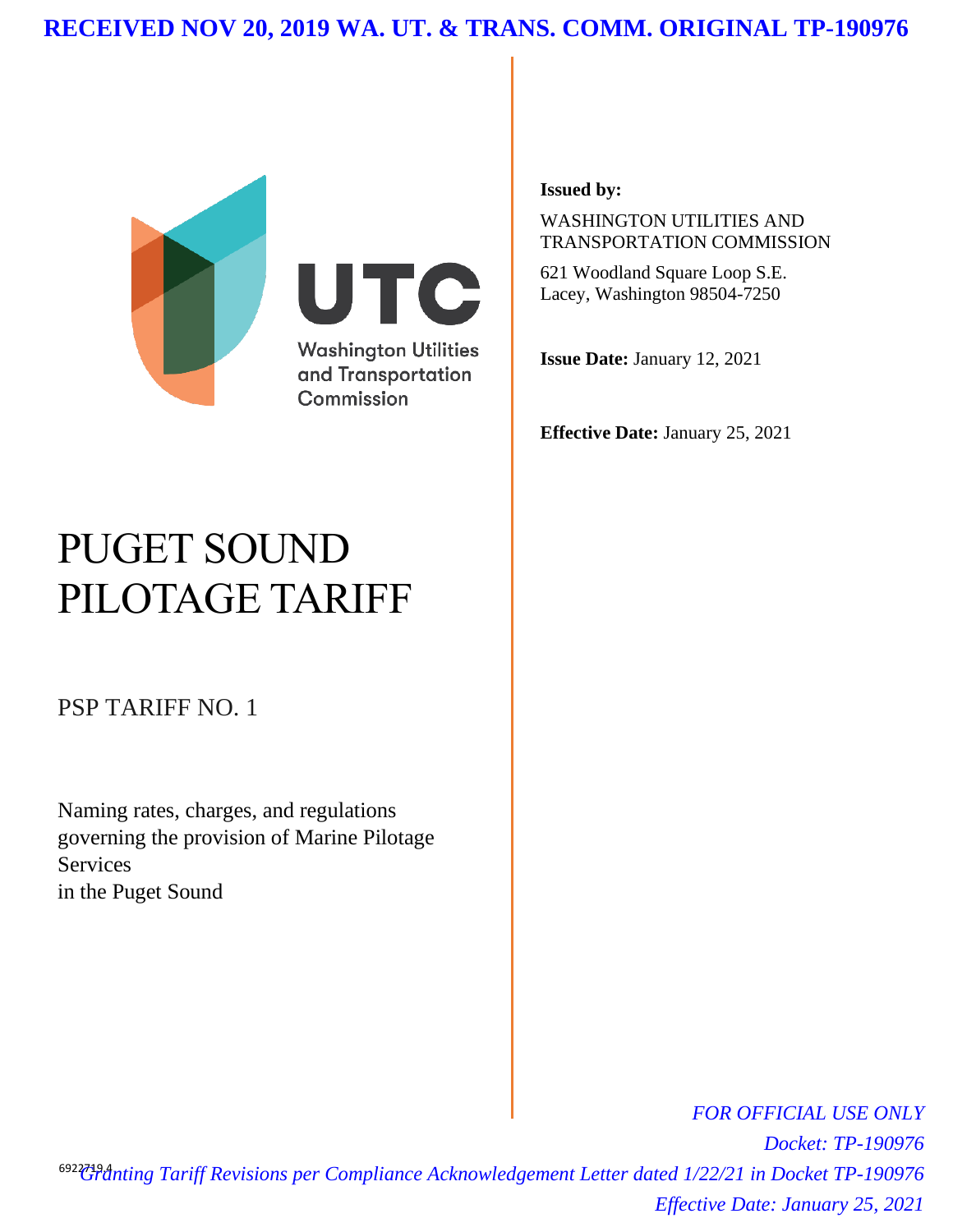PSP Tariff No. 01 **Puget Sound Pilotage** Issued Date: January 12, 2021

Original Page No. 2 Section 1 - General Effective Date: January 25, 2021

# **Table of Contents**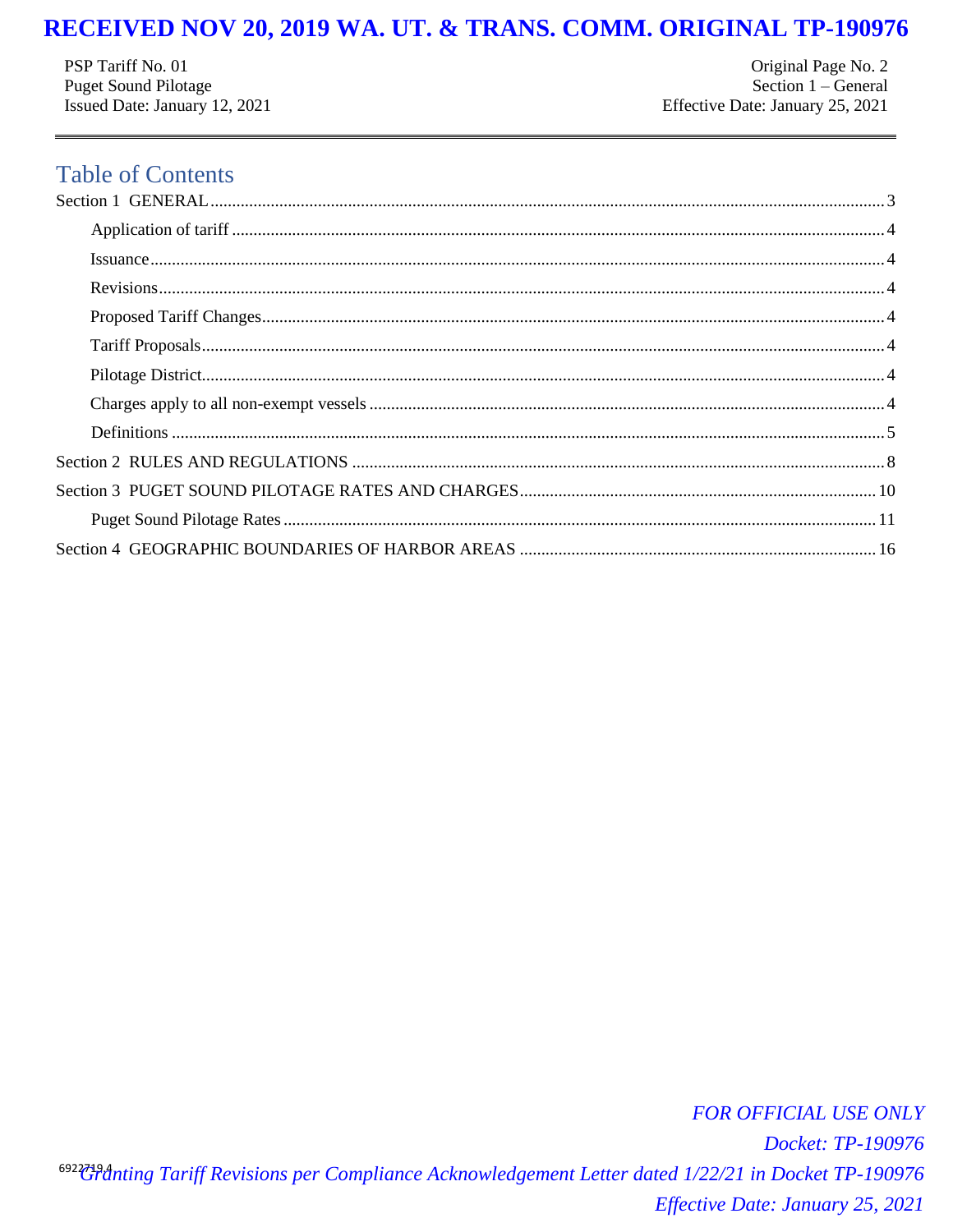PSP Tariff No. 01 Original Page No. 3

Puget Sound Pilotage Section 1 – General Issued Date: January 12, 2021 Effective Date: January 25, 2021

Section 1

<span id="page-2-0"></span>GENERAL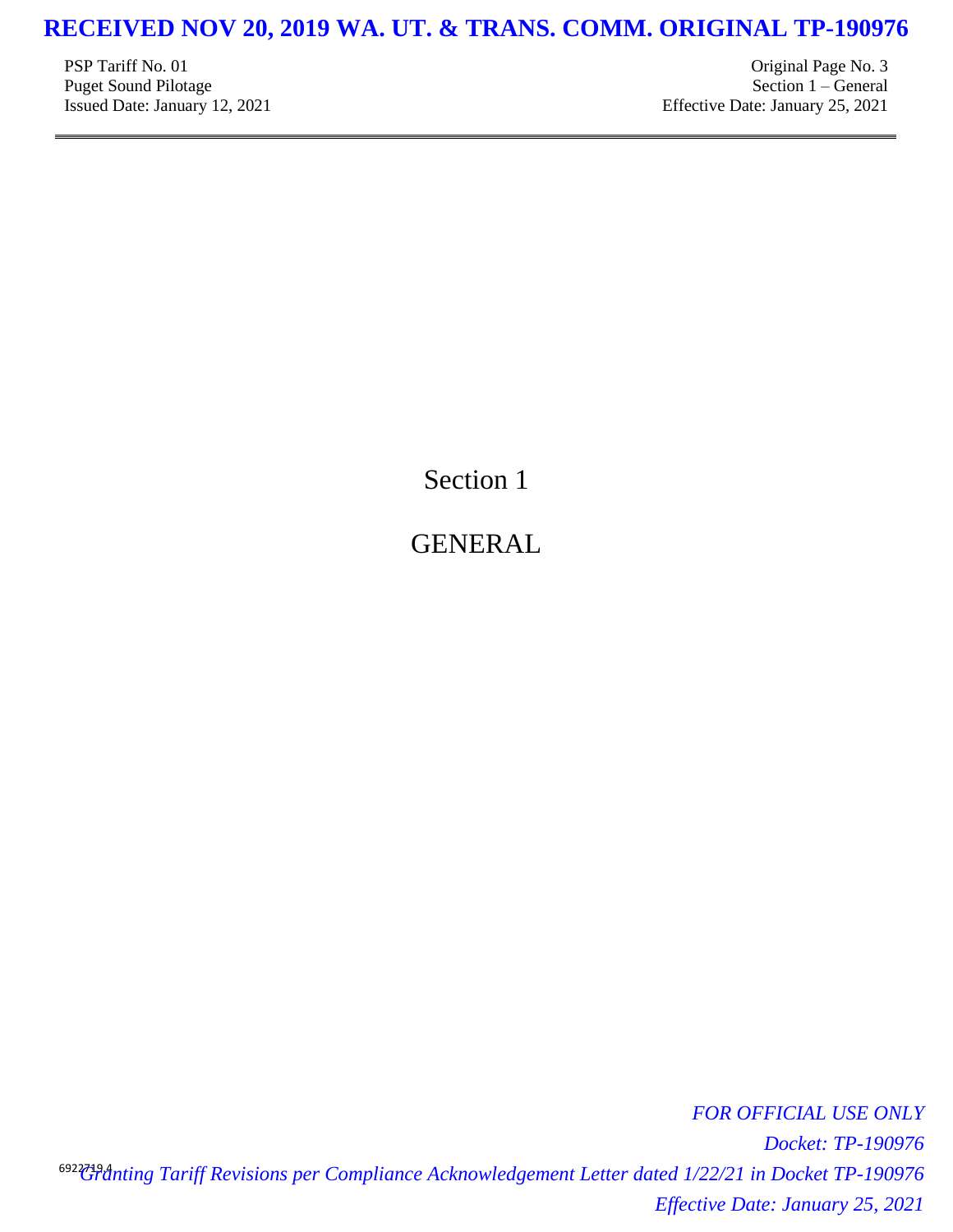PSP Tariff No. 01 Original Page No. 4 Puget Sound Pilotage Section 1 – General Section 1 – General Issued Date: January 12, 2021 Effective Date: January 25, 2021

### <span id="page-3-0"></span>**Item 100: Application of Tariff**

### <span id="page-3-1"></span>**Issuance**

This pilotage tariff is issued by the Washington Utilities and Transportation Commission.

### <span id="page-3-2"></span>**Revisions**

Revisions of each page will be in numerical order and will cancel all original, prior, or revised pages. For example:

"1st Revised Page 2" cancels "Original Page 2."

### <span id="page-3-3"></span>**Proposed Tariff Changes**

Each proposed change in rates, charges, or rules must be clearly identified by printing the appropriate code immediately to the left of the material being changed.

| <b>Proposed Change:</b>                              | Code |
|------------------------------------------------------|------|
| Reductions in rates or charges                       | (R)  |
| Increases in rates or charges                        | A    |
| Changes resulting in neither increases not decreases |      |
| New rates, services or rules                         | .N   |
| Change in Text (shown in legislative/redline format) |      |

Tariff sheets are in table format. Changes are easily seen by the reader. Annotation such as **(R)**, **(A)**, **(C)**, or **(N),** should be bolded for visibility.

### <span id="page-3-4"></span>**Tariff Proposals**

The Washington Utilities and Transportation Commission has been authorized under Chapter 81.116 RCW to establish marine pilotage tariffs consistent with 88.16 RCW. Any persons with substantial interest may file with the commission a proposed revised tariff.

### <span id="page-3-5"></span>**Pilotage District**

This tariff applies to marine pilotage services provided in the Puget Sound Pilotage District and applies to all vessels requiring marine pilotage service in the District pursuant to RCW 88.16.070 which shall be charged in accordance with the following schedule of rates.

### <span id="page-3-6"></span>**Charges apply to all non-exempt vessels**

Vessels failing to utilize compulsory pilotage service in the District as required in RCW 88.16 shall pay all applicable pilotage charges.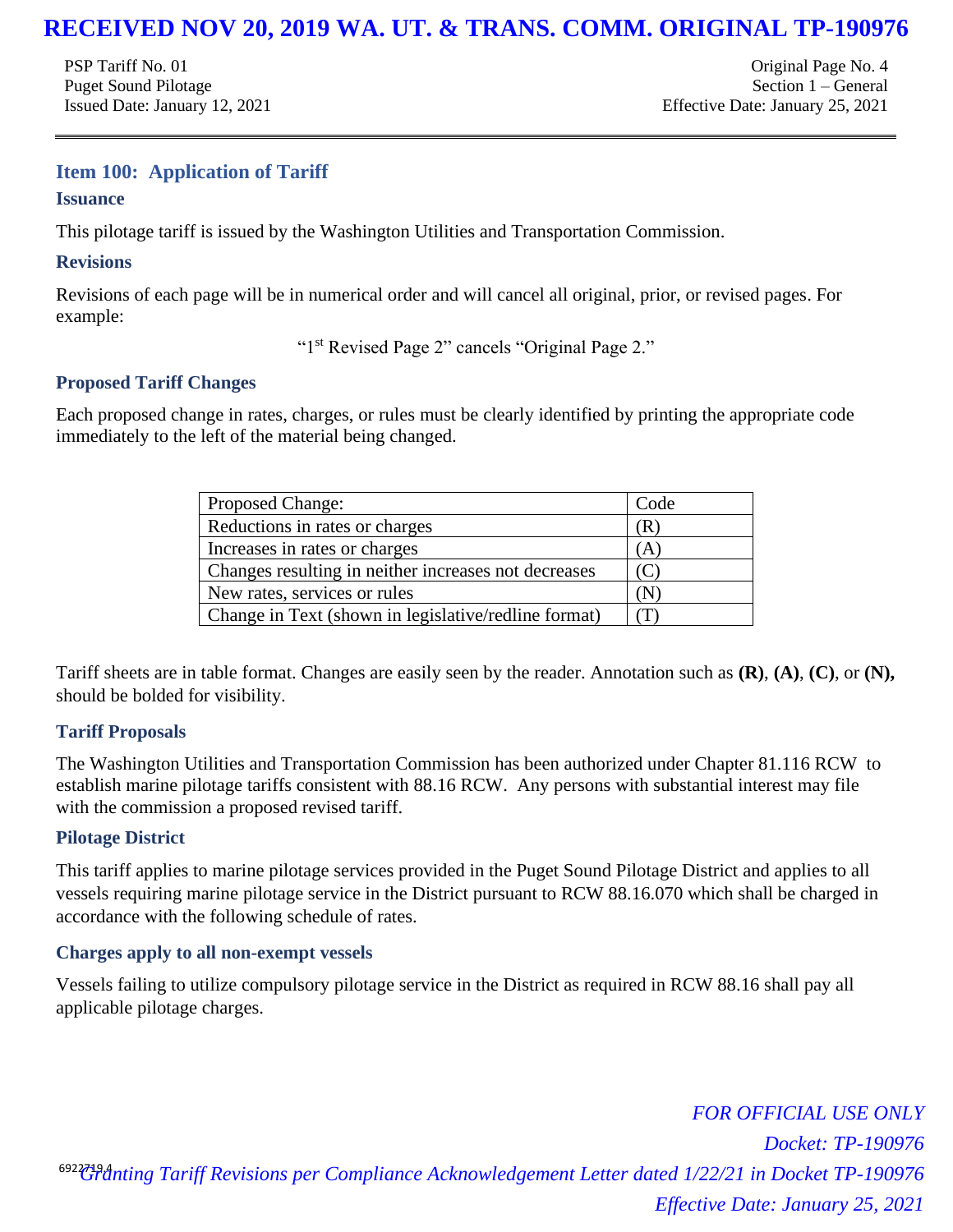PSP Tariff No. 01 Original Page No. 5

Puget Sound Pilotage Section 1 – General Section 1 – General Issued Date: January 12, 2021 Effective Date: January 25, 2021

### <span id="page-4-0"></span>**Item 110: Definitions**

The following terms used in this Tariff shall have the following meanings unless expressly otherwise provided herein:

### **Berthing Delay**

The circumstances under which a vessel cannot be moved to berth for any reason, causing the vessel to move to anchor prior to berthing.

### **Carried Out of District**

The circumstances under which a pilot remains on board the vessel at the time it leaves the Puget Sound Pilotage District, or if at the Request of the Vessel the pilot boards or disembarks the vessel outside the District.

### **Dead Ship**

A vessel which is unable to proceed under its own power or maneuver with its own steering gear.

### **Delay**

The circumstances under which a Vessel Movement fails to commence by the Order Time outside of the control of the pilot.

### **Detention**

The time period during which a pilot is retained aboard at the Request of the Vessel or is unable to disembark for reasons outside of the control of the pilot, including times a pilot is Carried out of District.

### **Harbor Area**

A harbor described in Section IV, Geographic Descriptions of Harbor Areas.

### **Harbor Shift**

A Vessel Movement within the same Harbor Area and shall be limited to the service of moving vessels within that port.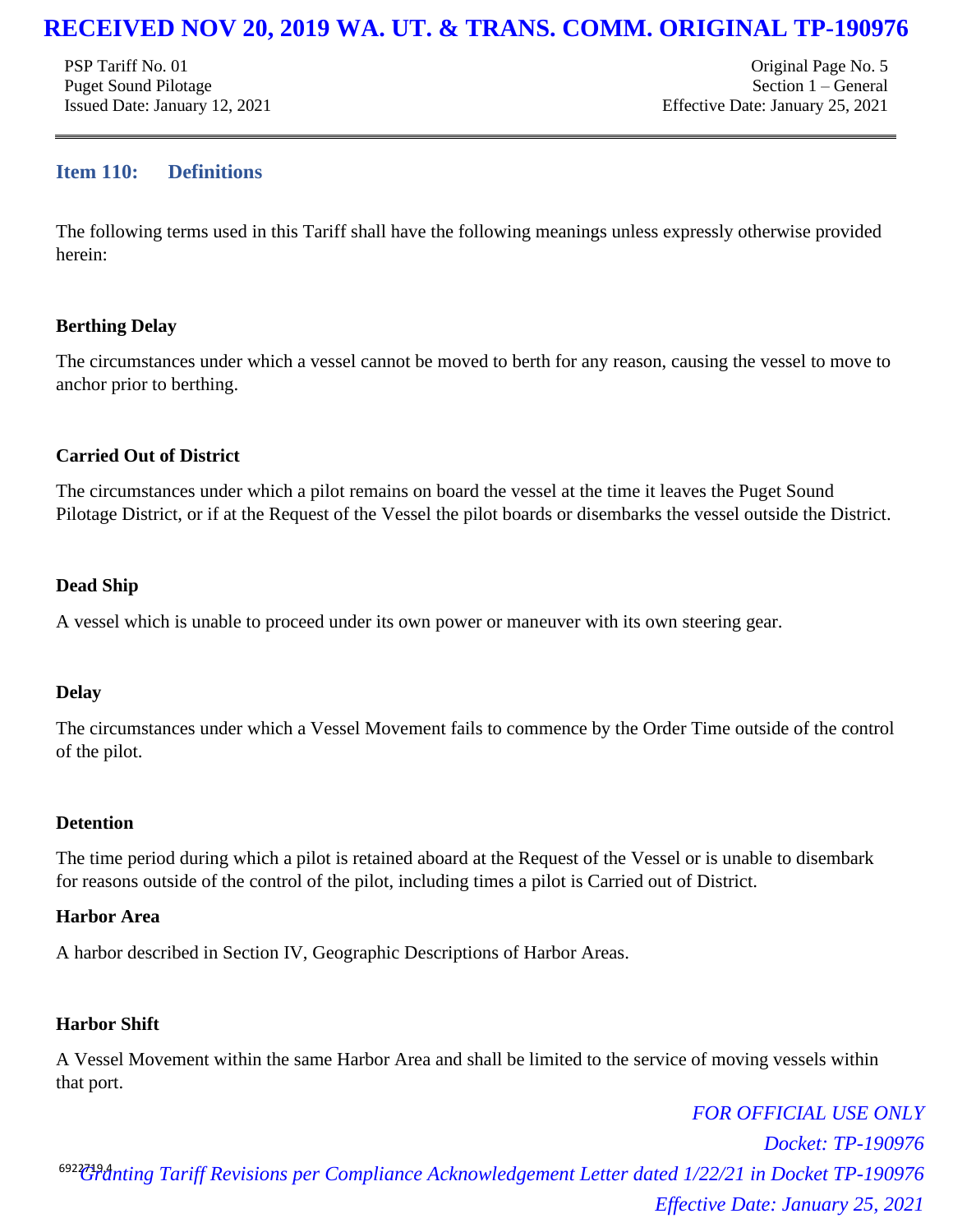PSP Tariff No. 01 Original Page No. 6

Puget Sound Pilotage Section 1 – General Section 1 – General Issued Date: January 12, 2021 Effective Date: January 25, 2021

### **Inter-Harbor Vessel Movement**

Any movement of a vessel from one Harbor Area to another Harbor Area, or to or from any location in the District and Port Angeles.

### **International Gross Tonnage**

The highest stated figure of the overall size of the vessel in Lloyd's Register (also known as "Lloyd's Registry of Ships"), if available, or the certifiably correct figure determined in accordance with the International Convention on Tonnage Measurement of Ships, 1969, if not stated in Lloyd's Register. The International Gross Tonnage for vessels engaged in towing shall be the combined gross tonnage of the towing vessel and the vessel(s) being towed.

### **Job Time**

The interval commencing at the time the pilot boards a vessel, pilot boat, or launch to commence or continue a Vessel Movement (whichever occurs earliest) and ending at the time the pilot Steps Ashore.

### **Length Overall (LOA)**

LOA of a vessel shall refer to the length of the vessel as measured in meters and hundredths of meters, rounded up to the nearest hundredth meter, as published in Lloyd's Register (also known as "Lloyd's Registry of Ships"), unless missing or erroneous, in which case certifiable (recognized certification agency i.e. ABS) correct figures shall be used.

### **Order Time**

The time for which a pilot is ordered and at which pilotage service is to commence as requested by the vessel. In the event a vessel movement commences or continues by a pilot who was Standing By to Pilot, Order Time shall mean the time the Pilot assumes the conduct of the vessel.

### **Puget Sound Pilotage District or District**

The area described in RCW 88.16.050 as all the waters of the state of Washington inside the international boundary line between the state of Washington, the United States and the province of British Columbia, Canada and east of one hundred twenty-three degrees twenty-four minutes west longitude.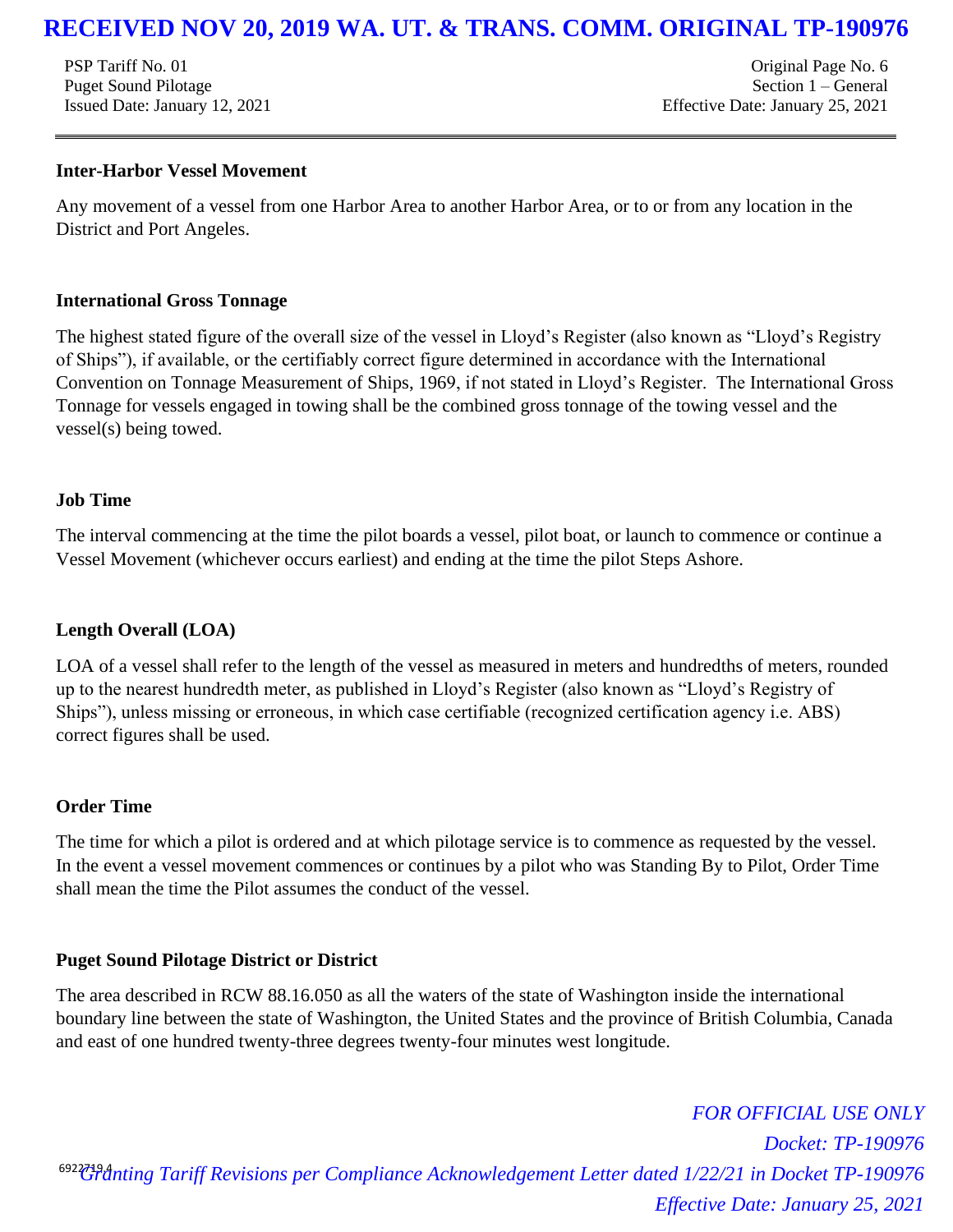PSP Tariff No. 01 Criginal Page No. 7

Puget Sound Pilotage Section 1 – General Issued Date: January 12, 2021 Effective Date: January 25, 2021

### **Request of the Vessel**

The circumstances under which a pilot is requested to take a particular action, causing the application of a charge under this tariff, by the vessel's owner, crew, or its agent or representative.

### **Standing By to Pilot**

The circumstances under which a pilot is requested to and boards or remains on board a vessel to be ready to commence or continue a Vessel Movement at a later time.

### **Step(s) Ashore**

The time at which a pilot reaches the shore after disembarking a vessel following a Vessel Movement.

### **Vessel Movement**

Any movement of a vessel requiring a marine pilot for which charges apply under this Tariff, including, without limitation, Inter-Harbor Vessel Movements and Harbor Shifts.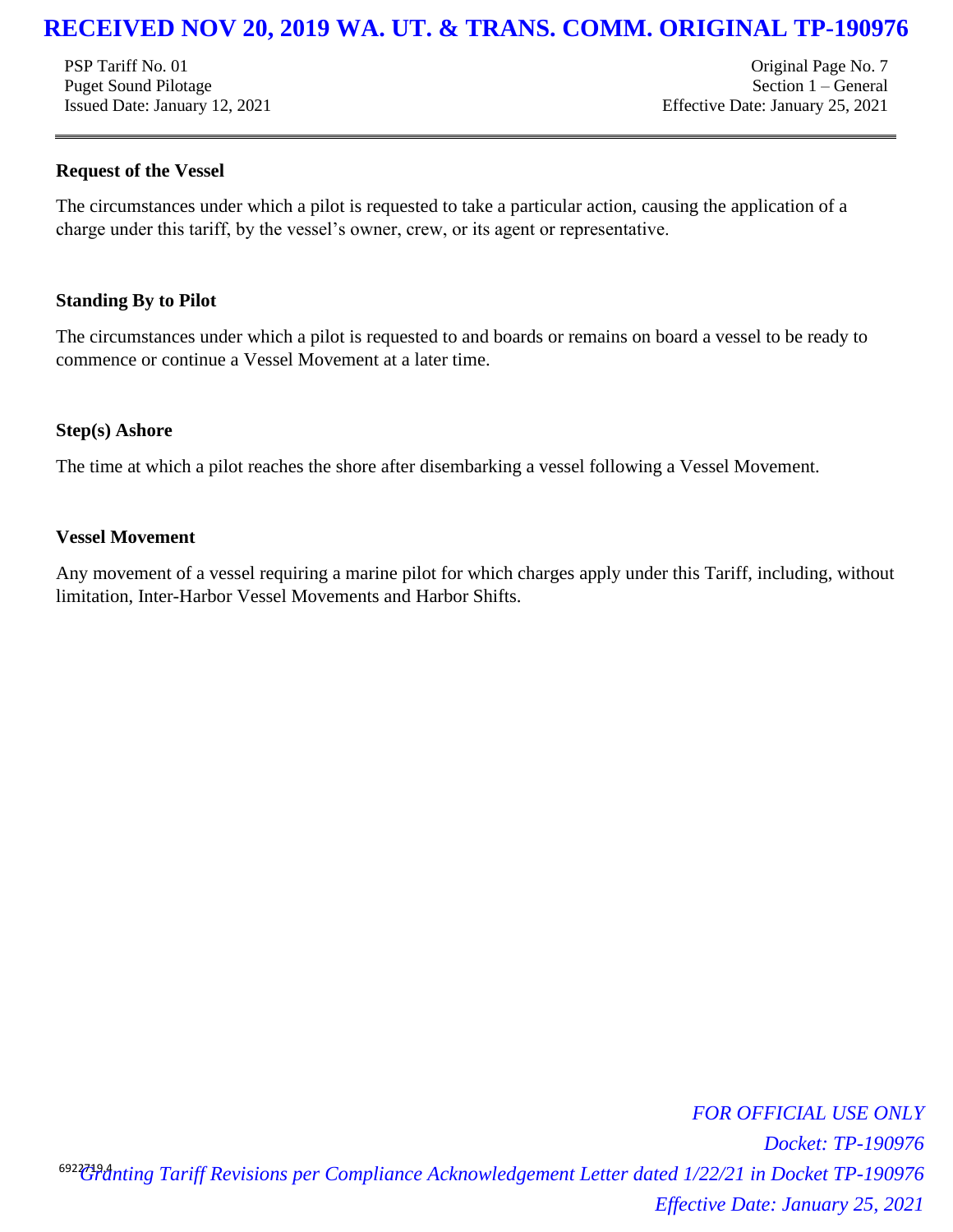PSP Tariff No. 01 Original Page No. 8

Puget Sound Pilotage Section 2 – Rules and Regulations Issued Date: January 12, 2021 Effective Date: January 25, 2021

Section 2

# <span id="page-7-0"></span>RULES AND REGULATIONS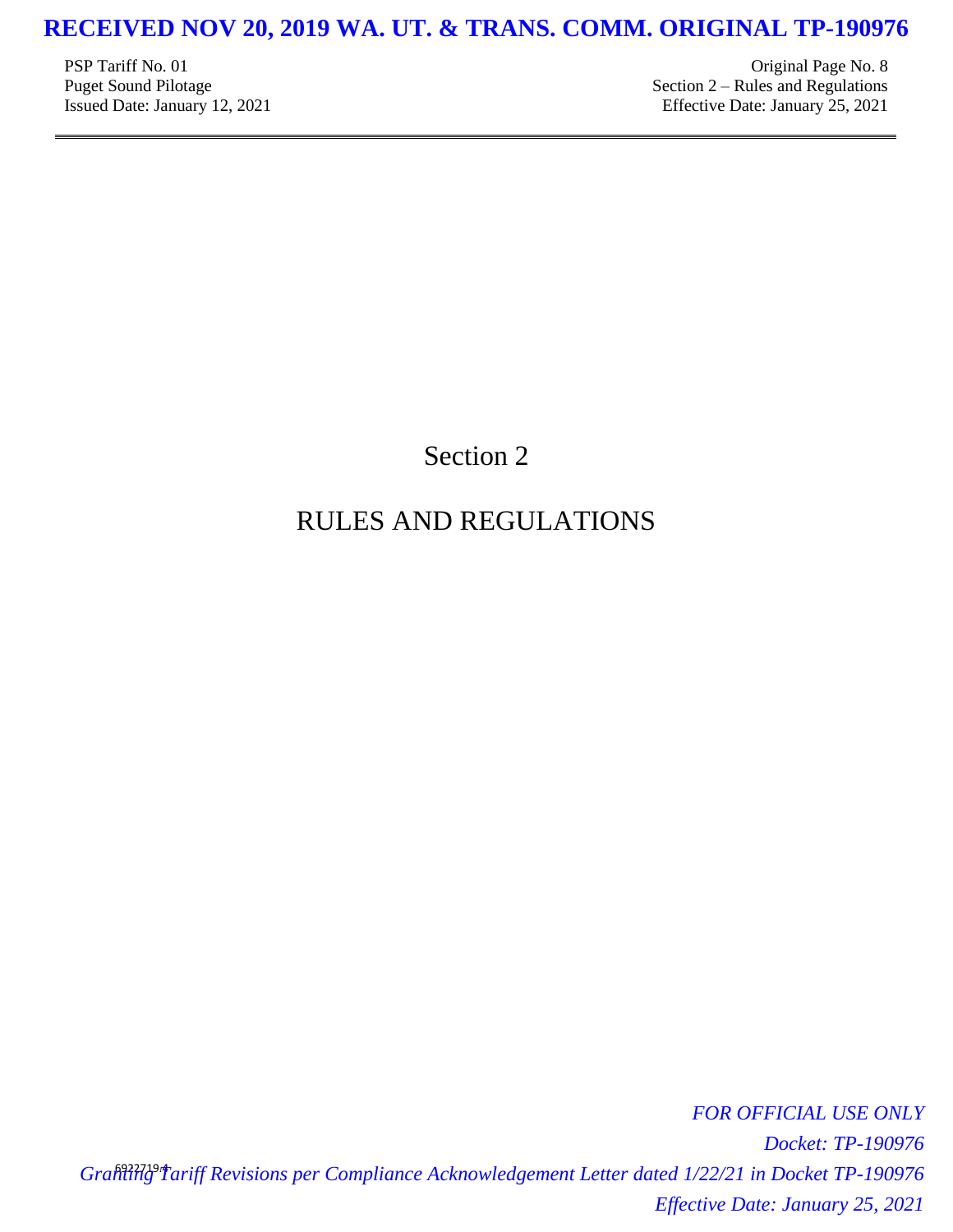PSP Tariff No. 01 Criginal Page No. 9 Puget Sound Pilotage Section 2 – Rules and Regulations Issued Date: January 12, 2021 Effective Date: January 25, 2021

### **Item 200 - Pilotage Station**

Port Angeles is the location of the pilotage station for Puget Sound and adjacent inland waters and tariffs shall be assessed accordingly. Boundary pilotage shall apply on all ships going to and coming from all British Columbia ports.

### **Item 210 - Procedure for Ordering a Pilot**

For information regarding how to order service from Puget Sound Pilots, please refer to Puget Sound Pilots' website located at [https://www.pspilots.org/dispatch-information/order-a-pilot/.](https://www.pspilots.org/dispatch-information/order-a-pilot/)

### **Item 220 – Failure to Observe Pilotage Rate — Penalty**

No pilot shall charge, collect or receive and no person, firm, corporation or association shall pay for pilotage or other services any greater, less or different amount, directly or indirectly, than the rates or charges established in this tariff. Any pilot, person, firm, corporation or association violating the provisions of this section shall be guilty of a misdemeanor.

### **Item 230 – Marine Pilotage Tariff Costs**

General rate setting costs: The commission, in setting general rates for marine pilotage services, may include as part of the tariff for pilotage services provided under chapter 88.16 RCW the reasonable costs the commission incurs for the setting of tariff rates. Commission costs that are included in the tariff for pilotage services must be appropriated from the pilotage account established in RCW 88.16.061.

### **Item 240 – Pilot's Lien for Compensation.**

Each vessel, its tackle, apparel and furniture and the owner thereof shall be jointly and severally liable for the compensation of any pilot employed thereon and such pilot shall have a lien upon such vessel, her tackle, apparel and furniture for such compensation.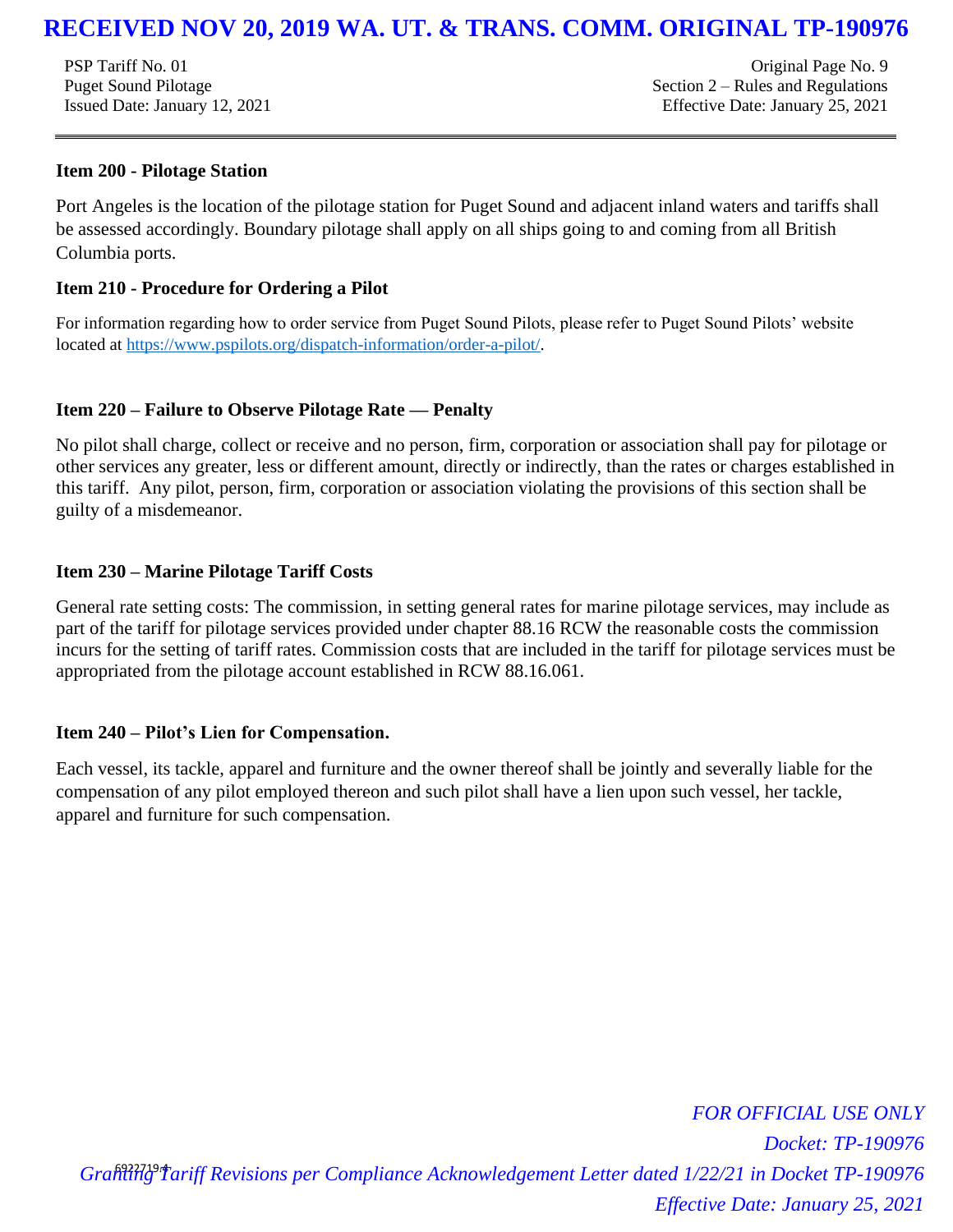PSP Tariff No. 01 Original Page No. 10 Puget Sound Pilotage Section 3 – Pilotage Rates and Charges Issued Date: January 12, 2021 Effective Date: January 25, 2021

Section 3

# <span id="page-9-0"></span>PUGET SOUND PILOTAGE RATES AND CHARGES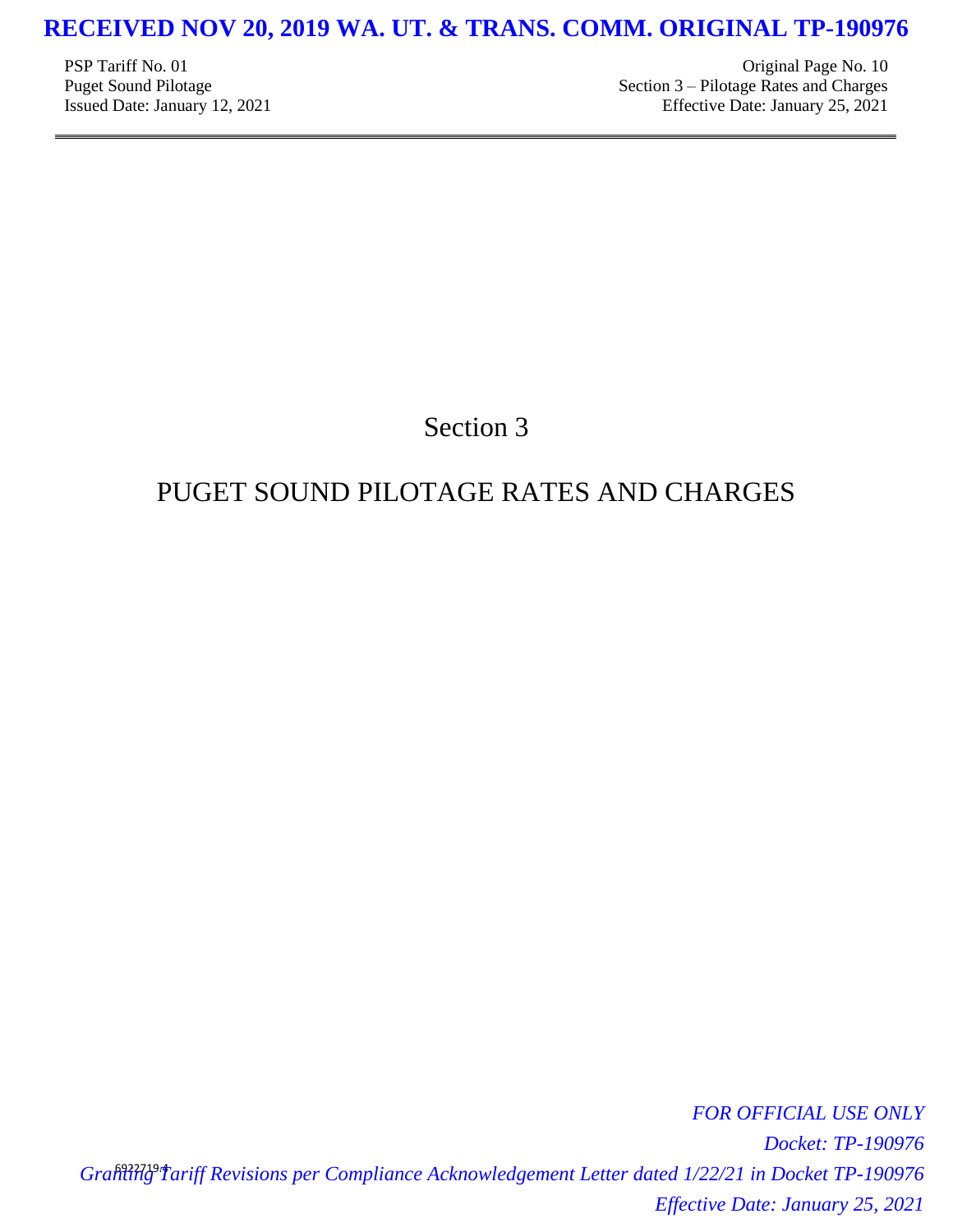PSP Tariff No. 01 "First revised Page 11 replaces Original Page No. 11" Puget Sound Pilotage Section 1 – Pilotage Rates and Charges Issued Date: January 12, 2021 Effective Date: January 25, 2022

### **Puget Sound Pilotage Rates**

### **Item 300 – Inter-Harbor Vessel Movements.**

All inter-harbor vessel movement shall be assessed a Tonnage Charge and a Service Time Charge.

The Tonnage Charge shall be based on the Vessel's International Gross Tonnage.

| <b>Tonnage Charge</b>                                       | Rate            |         |                 |
|-------------------------------------------------------------|-----------------|---------|-----------------|
| Gross Tonnage up to and including 20,000 tons:              | $(A)$ \$1428.00 |         | flat rate, plus |
| Gross Tonnage over 20,000 up to and including 50,000 tons:  | $(A)$ \$.0664   | per ton | Plus            |
| Gross Tonnage over 50,000 up to and including 100,000 tons: | $(A)$ \$.0614   | per ton | Plus            |
| Gross tonnage over 100,000 tons:                            | $(A)$ \$.0564   | per ton |                 |

#### **Service Time Charge**

Service Time Charges for Inter-Harbor Vessel Movements shall consist of an hourly charge commencing at Order Time and concluding at the time the pilot Steps Ashore, rounded to the nearest hour, with a two-hour minimum charge, at the following rate:

**(A)** \$247.75 per hour

### **Item 310 – Harbor Shifts**

Harbor Shifts shall be assessed a Harbor Shift Charge plus a Service Time Charge.

| <b>Harbor Shift Charge</b>                     | Rate            |  |
|------------------------------------------------|-----------------|--|
| Vessels less than 231.65 meters Length Overall | $(A)$ \$1223.30 |  |
| Vessels 231.65 meters Length Overall and over  | $(A)$ \$1428.00 |  |

*FOR OFFICIAL USE ONLY Docket: TP-190976 Granting Tariff Revisions per Coml Acknow Letter dated 1/22/21 in Docket TP-190976 Effective Date: January 25, 2022*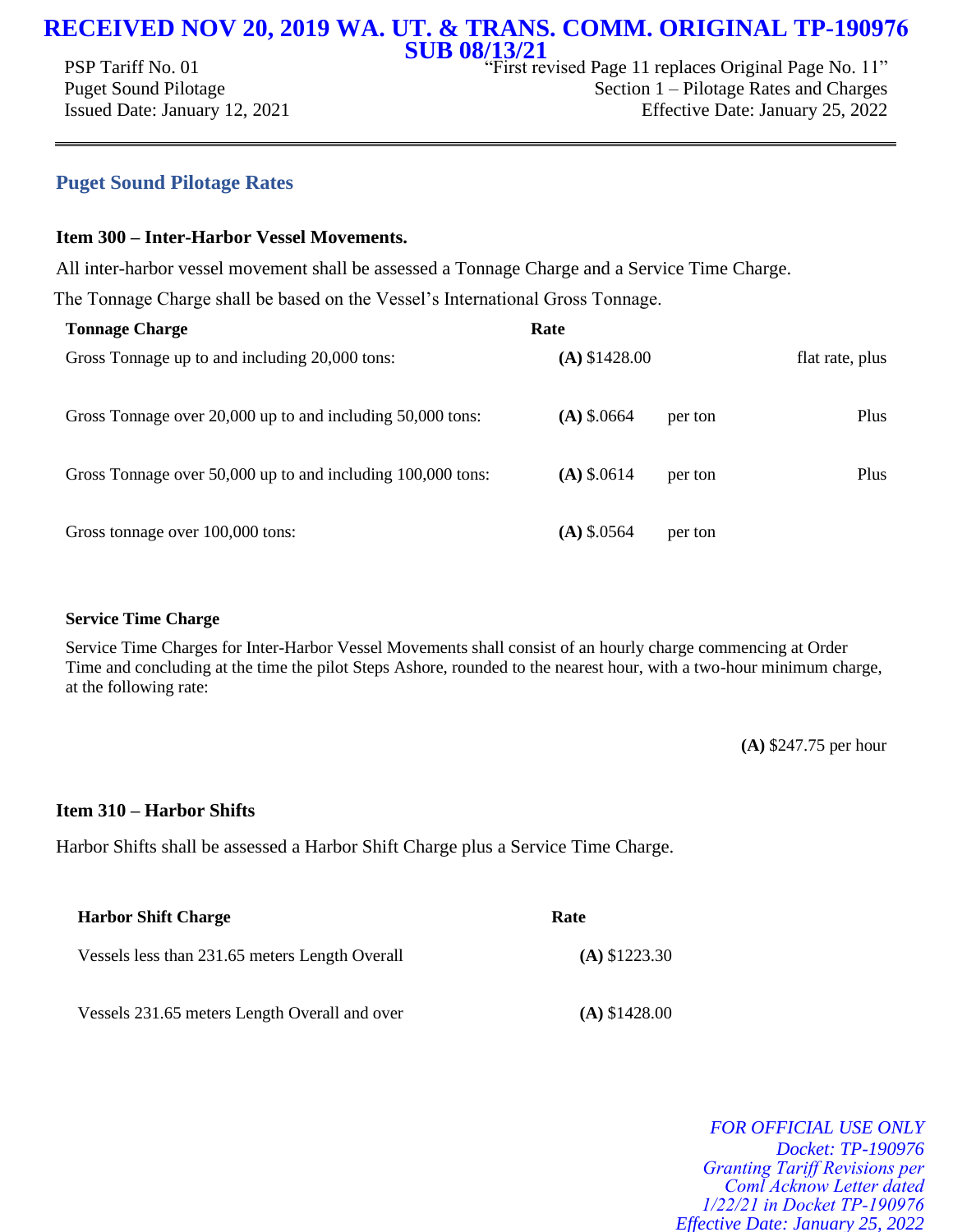PSP Tariff No. 01 "First revised Page 12 replaces Original Page No. 12" Puget Sound Pilotage Section 1 – Pilotage Rates and Charges Issued Date: January 12, 2021 Effective Date: January 25, 2022

#### **Service Time Charge**

Service Time Charges for Harbor Shifts shall consist of an hourly charge commencing at Order Time and concluding at the time the pilot Steps Ashore, rounded to the nearest hour, with a two-hour minimum charge, at the following rate:

**(A)** \$247.75 per hour

### **Item 320 – Additional Pilot Charge**

Additional Pilot Charges shall be applied to each additional pilot based on the number of pilots needed for a particular Vessel Movement determined by the reasonable assessment of the pilot in the interest of public safety, normal and customary practices employed by the shipping public and/or current environmental conditions and shall apply to each additional pilot.

If one or more Additional Pilot(s) is assigned to a vessel because the Job Time is expected to exceed 8 hours, customer shall pay an Additional Pilot Charge.

Additional Pilot Charges shall be assessed as follows:

- i. For Vessel Movements within a single Harbor Area, including Harbor Shifts, the Additional Pilot Charge be computed using the same method and rate as Harbor Shifts, except for additional pilot(s) boarding while underway (in stream) Service Time shall commence when the Additional Pilot(s) leaves shore.
- ii. For Inter-Harbor Vessel Movements, Additional Pilot Charges shall be computed at the same rate as for the first pilot.

### **Item 330 – Pilot Boat Charge**

For each embarkation and/or disembarkation at Port Angeles, a Pilot Boat Charge shall be assessed in the following amount:

\$348.00

### **Item 340 – Transportation Charge**

For each pilot performing a Vessel Movement, a Transportation Charge shall be charged in the following amount to cover the average cost of pilots' transportation associated with Vessel Movements:

\$168.20

*FOR OFFICIAL USE ONLY Docket: TP-190976 Granting Tariff Revisions per Comp Acknow Letter dated 1/22/21 Effective Date: January 25, 2022*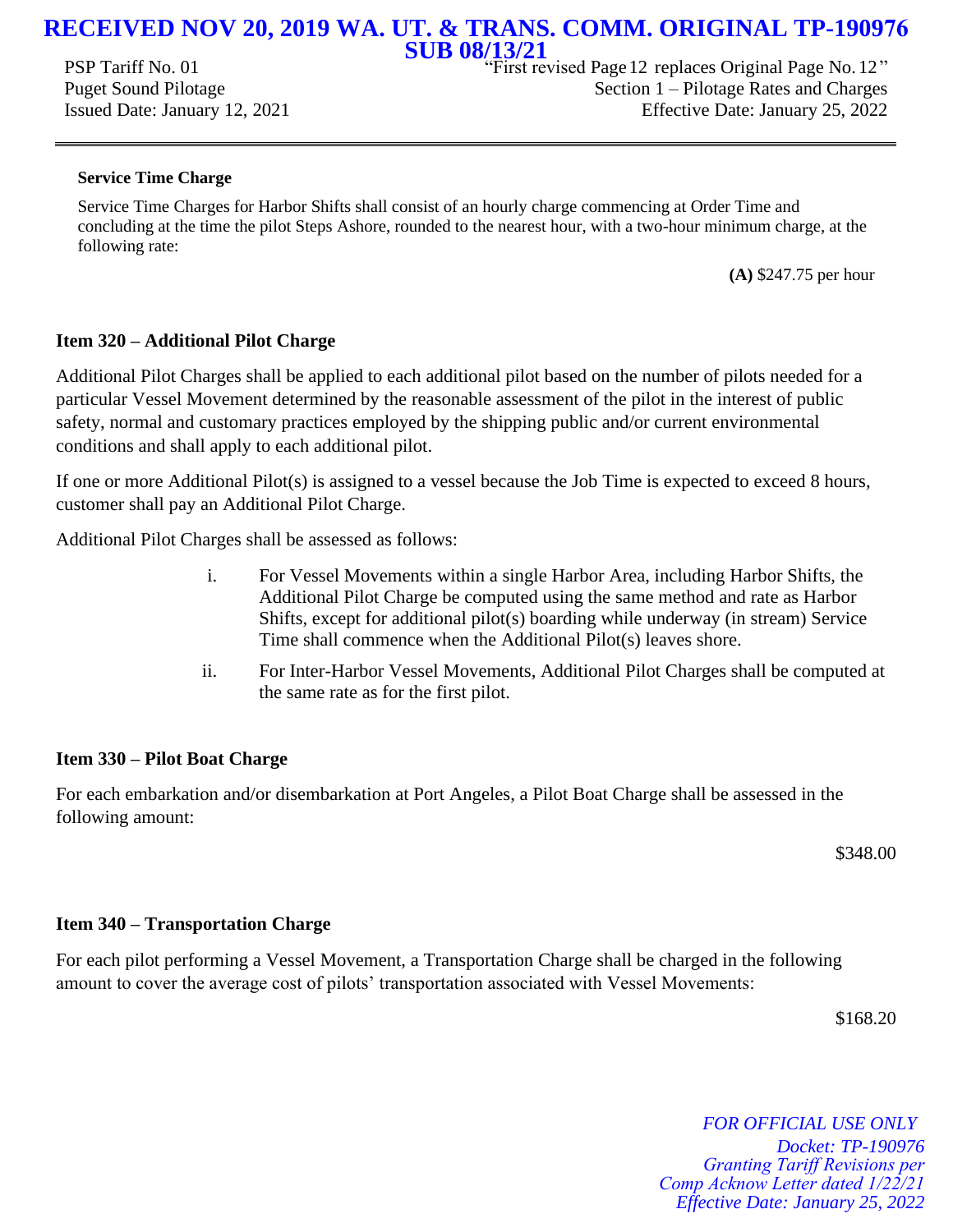PSP Tariff No. 01 <sup>"First</sup> revised Page 13 replaces Original Page No. 13" Puget Sound Pilotage Section 1 – Pilotage Rates and Charges Issued Date: January 12, 2021 Effective Date: January 25, 2022

### **Item 350 – Cancellation Charge**

In the event an order for a Vessel Movement is cancelled at the Request of the Vessel less than 12 hours prior to the original Order Time for a vessel arriving or departing Port Angeles, or less than 5 hours for any other Vessel Movement, a Cancellation Charge shall be assessed in the following amount:

**(A)**\$1428.00

If the cancelation occurs more than two hours after the Pilot is assigned, a Transportation Charge shall also be assessed. In addition, if the cancellation occurs after the Order Time, a Service Time Charge shall also be assessed.

### **Item 360 – Delay, Detention, Standby and Other**

In addition to all other charges, each of the following shall be assessed if applicable:

Delay Charge.

If a vessel is delayed by circumstances outside of the control of the Pilot in excess of 60 minutes, a Delay Charge shall be assessed at the following rate, for every additional hour or fraction thereof, up to a maximum of six hours:

**(A)**\$247.75 per hour

If a vessel is delayed by more than six hours, the Vessel Movement shall be deemed cancelled and the Cancellation Charge and Transportation Charge shall also be assessed.

Berthing Delay.

In the event a Berthing Delay exceeds 60 minutes and results in a vessel going to anchor, a Vessel Movement shall be deemed to have concluded. If a Berthing Delay exceeds 60 minutes, a Delay Charge shall apply.

Detention Charge.

If a pilot is detained at the Request of the Vessel or for reasons outside of the pilot's control, a Detention Charge shall be assessed for the time the Pilot is detained at the following rate, for every hour or fraction thereof:

> **(A)**\$247.75 per hour *FOR OFFICIAL USE ONLY Docket: TP-190976 Granting Tariff Revisions per Comp Acknow Letter dated 1/22/21 Effective Date: January 25, 2022*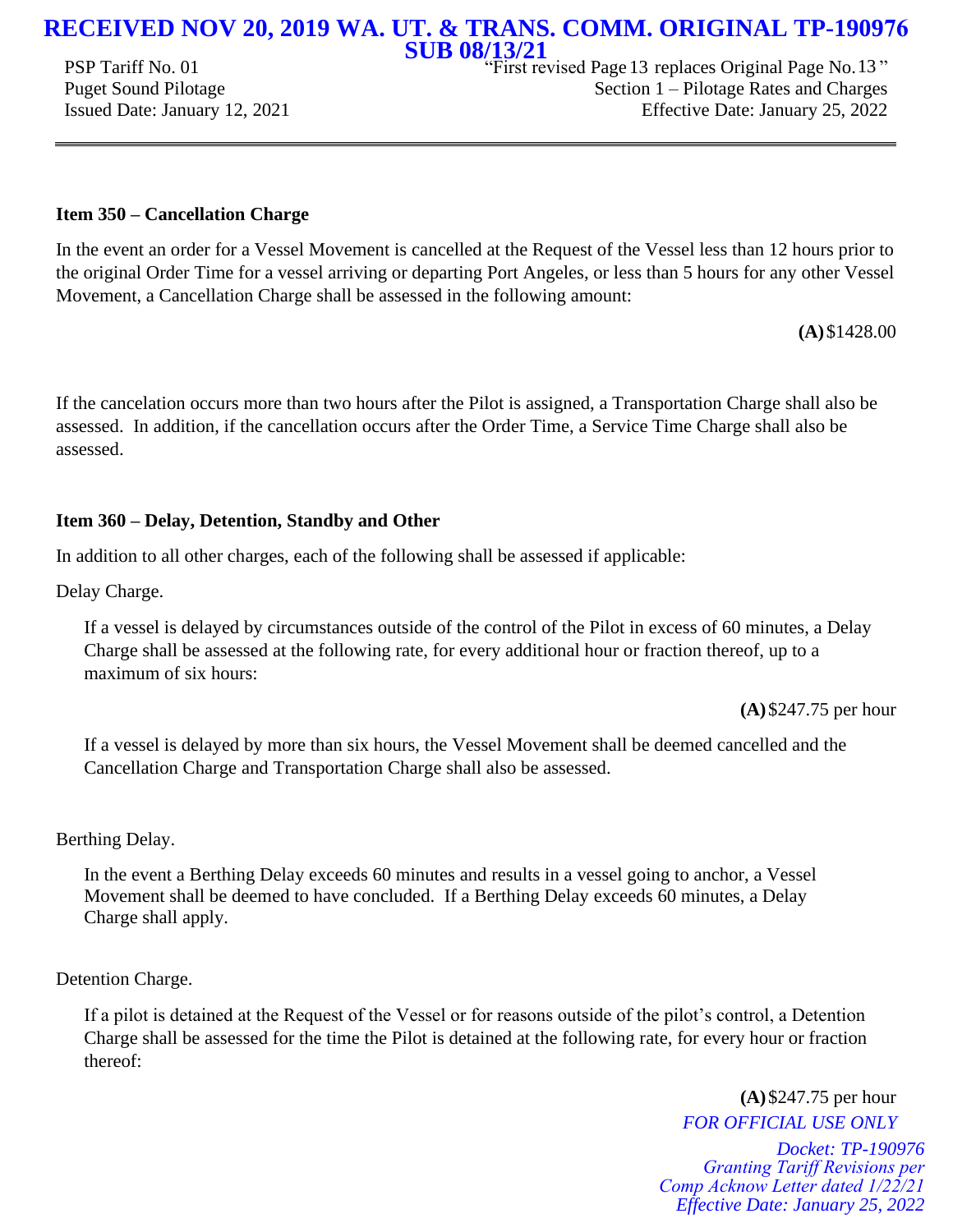PSP Tariff No. 01 "First revised Page 14 replaces Original Page No. 14" Puget Sound Pilotage Section 1 – Pilotage Rates and Charges Issued Date: January 12, 2021 Effective Date: January 25, 2022

### Standby to Pilot Charge

If at the Request of the Vessel a pilot is Standing By to Pilot, the Standby Charge shall be assessed at the following rate, for every hour or fraction thereof:

**(A)**\$247.75 per hour

Other Delay/Detention/Standby Charges.

For circumstances under which a pilot is delayed, detained, or is Standing By to Pilot due to reasons outside of the pilot's control not specified above, the vessel shall be assessed charges at the following rate, for every hour or fraction thereof:

**(A)**\$247.75 per hour

### **Item 370 – Other Service Charges**

Dead Ship Charge.

Dead Ship Vessel Movements shall be charged and computed at a rate of double the applicable charges per pilot.

Carried Out of District Charge.

For a pilot Carried out of District, in addition to all other applicable charges, the vessel shall be assessed a base Carried out of District Charge, at the following rate:

\$1000.00

When a pilot is Carried out of District, Detention Charges and Service Time Charges shall be applied in such a way that the combined time increment of these charges is only rounded once.

Charges for Additional Services Requested.

All other marine pilotage services not otherwise specified shall be assessed the following rate, for every hour or fraction thereof, with a two-hour minimum:

**(A)**\$247.75 per hour

*FOR OFFICIAL USE ONLY Docket: TP-190976 Granting Tariff Revisions per Compl Acknow Letter dated 1/22/21 Effective Date: January 25, 2022*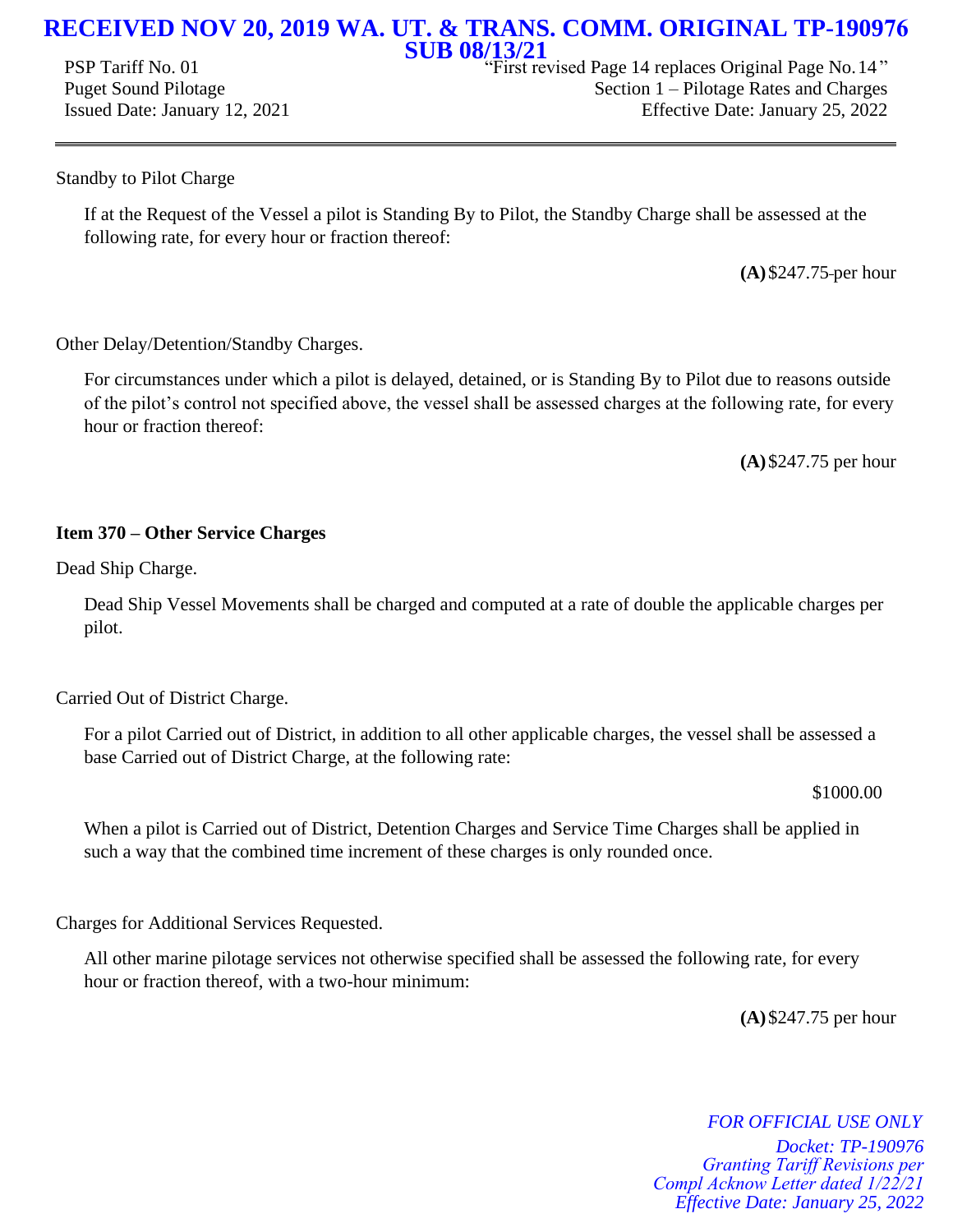PSP Tariff No. 01 <sup>"First</sup> revised Page 15 replaces Original Page No. 15" Puget Sound Pilotage Section 1 – Pilotage Rates and Charges Issued Date: January 12, 2021 Effective Date: January 25, 2022

### **Item 380 – Special Surcharges**

Board of Pilotage Commissioners Training Surcharge.

In accordance with RCW 81.116.020, a Board of Pilotage Commissioners trainee stipend surcharge for each pilot trainee receiving a stipend shall be assessed in the following amount:

\$19 per trainee

Board of Pilotage Commissioners SILA Surcharge.

A surcharge as required by WAC 363-116-301 shall be assessed in the following amount:

\$16.00 per Vessel Movement

### **Item 390 – Finance Charges**

Payment for service is due within 30 days from first billing. Finance Charges will be assessed at a rate of 1.5% for payment made after 30 days.

> *FOR OFFICIAL USE ONLY Docket: TP-190976 Granting Tariff Revisions per Compl Acknow Letter dated 1/22/21 Effective Date: January 25, 2022*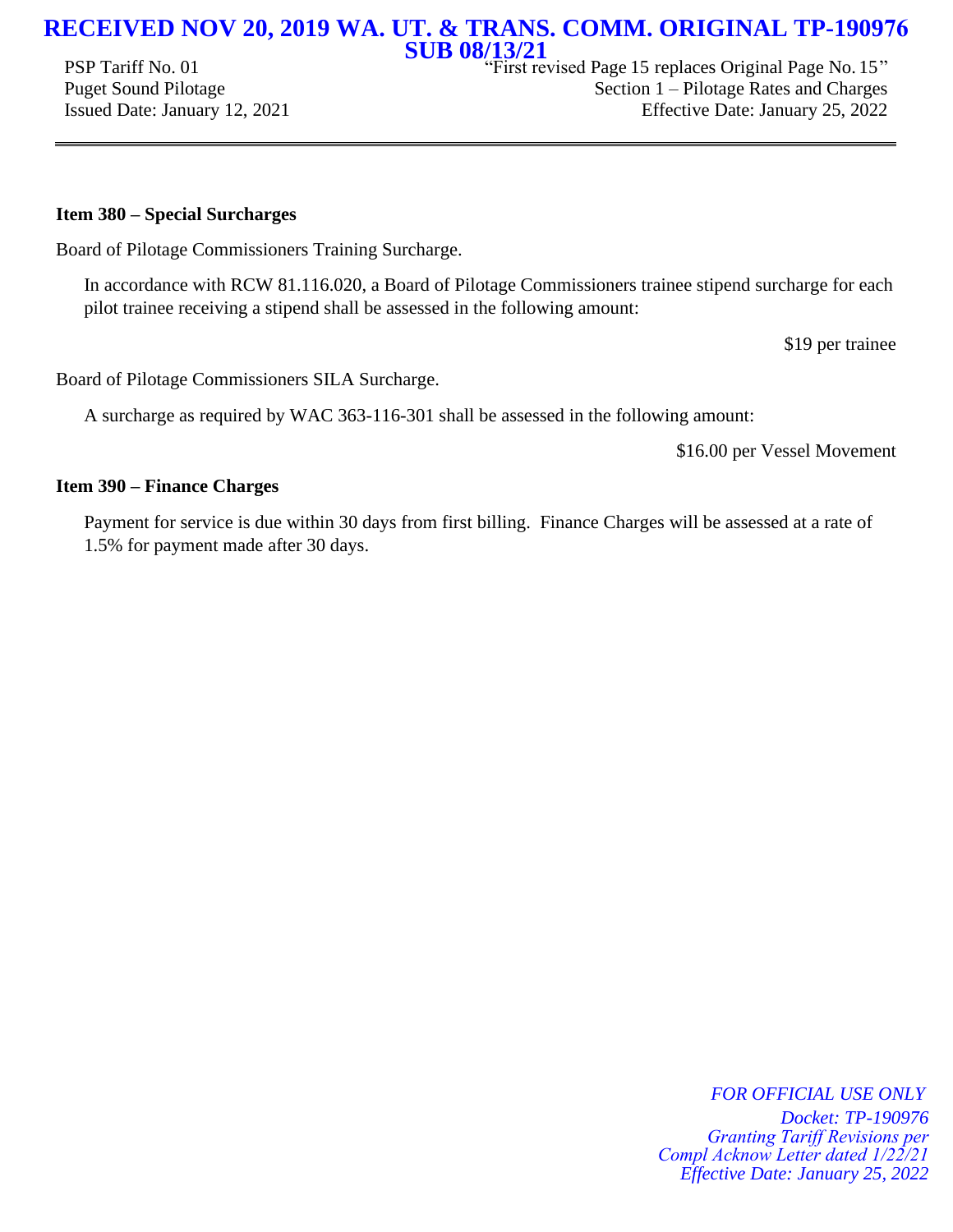PSP Tariff No. 01 Original Page No. 16 Puget Sound Pilotage Section 4 – Geographic Boundaries of Harbor Areas Issued Date: January 12, 2021 Effective Date: January 25, 2021

# Section 4

# <span id="page-15-0"></span>GEOGRAPHIC BOUNDARIES OF HARBOR AREAS

### **Item 400 – Geographic Boundaries of Harbor Areas**

The following descriptions shall apply to describe the Harbor Areas of the Puget Sound Pilotage District.

**Anacortes:** Waters east of a line from drawn due south from Kelly Point, south of latitude 48° 32.1' N (Saddlebag Is. Light '7') drawn due east from Guemes Island east shore, and north of a line drawn due east from March Point.

**Bellingham:** Waters north from Pt. Francis (Portage Is.) drawn due east to shore.

**Bremerton:** Waters west from Pt. Herron drawn due south to shore.

**Cherry Pt. Ferndale:** Waters inside a line drawn from Cherry Point, to Alden Bank Buoy 'B', to Alden Bank Buoy 'A', to Sandy Point.

**Everett:** Waters inside a line drawn from Priest Point, to Gedney Island Light '1', to Elliott Point; including the waters of the Swinomish River.

**Manchester:** Waters inside a line drawn from Orchard Point, to Beans Point, along the shore to Restoration Point, to Southworth Ferry landing.

**Olympia**: Waters south of a line drawn from Dofflemyer Point to Cooper Point.

**Port Angeles:** Waters bound inside Ediz Hook, extending north to include to Pilot Boarding grounds, extending to Green Point, then along the shore to Ediz Hook.

**Port Townsend:** Waters west of a line drawn from Point Wilson to Marrowstone Point, and North of Hadlock Cut.